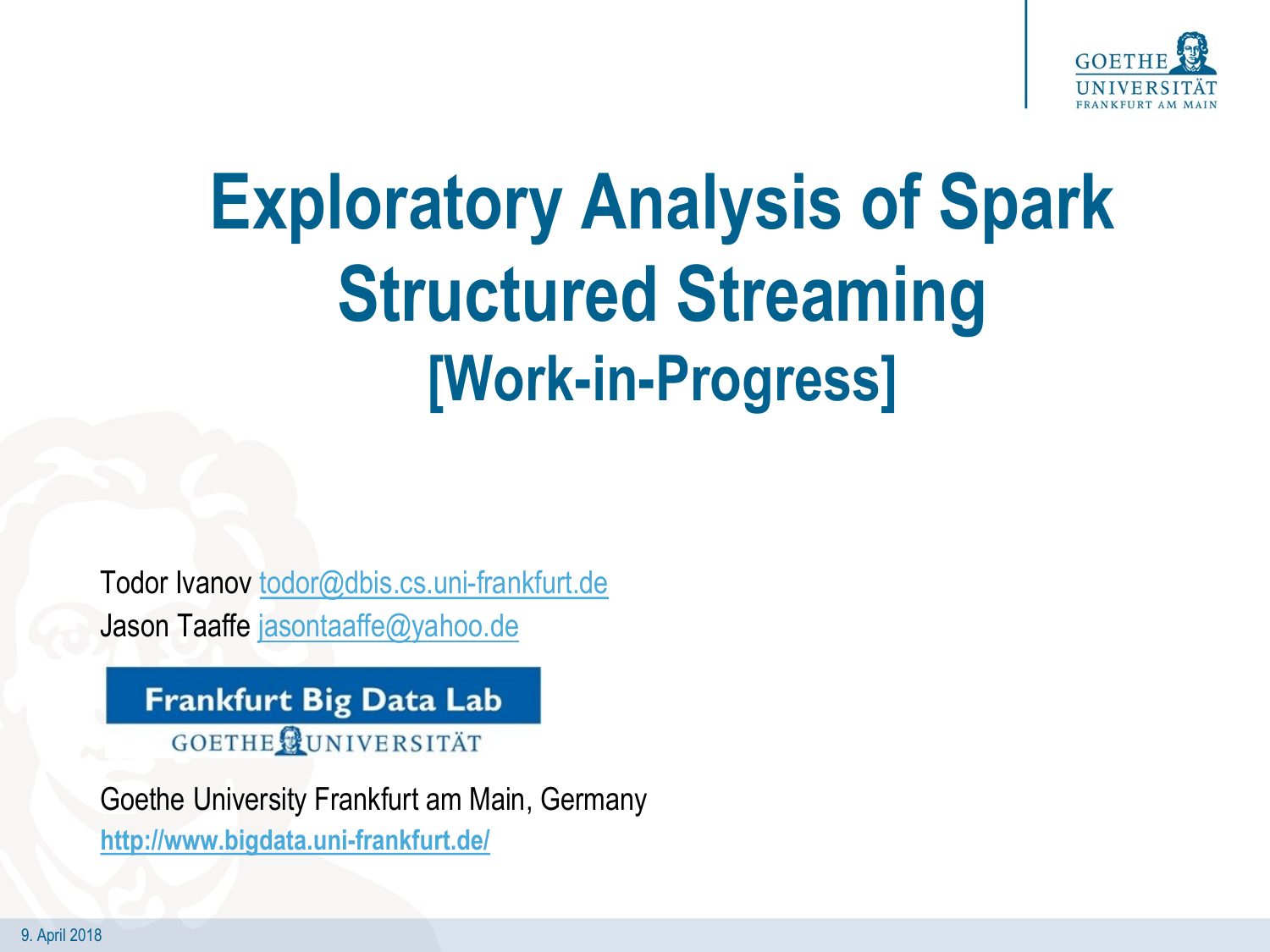

#### **Motivation**

- Increasing popularity and variety of Stream Processing Engines such as Spark Streaming, Flink Streaming, Samza, etc.
- Growing support for stream SQL features such as Spark Structured Streaming, Flink SQL, Samza SQL, etc.

#### Research Objectives

- Evaluate the features of Spark Structured Streaming
- Prototype a benchmark for testing stream SQL based on BigBench
- Perform experiments validating the prototype benchmark and exploring the Spark Structured Streaming capabilities/features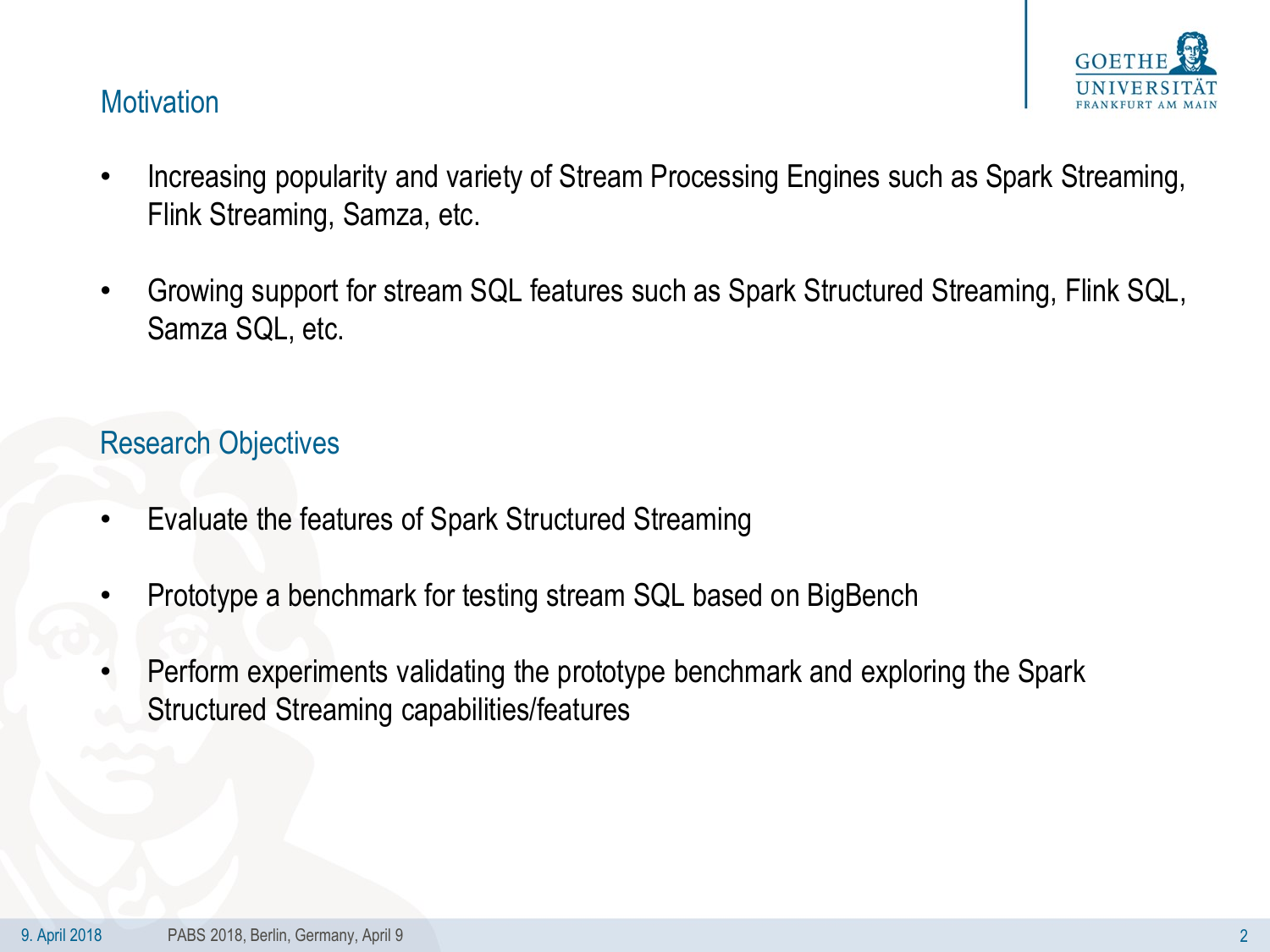

## Spark Structured Streaming (introduced in Spark 2.0)

- *Structured Streaming provides* **fast, scalable, fault-tolerant, end-to-end exactly-once** *stream processing without the user having to reason about streaming.*
- built and executed on top of the Spark SQL engine
- use the **[Dataset/DataFrame API](https://spark.apache.org/docs/latest/sql-programming-guide.html)** in Scala, Java, Python or R to express streaming aggregations, event-time windows, stream-to-batch joins, etc
- Micro-batch processing mode
	- processes data streams as a series of small batch jobs thereby achieving *end-to-end latencies as low as 100 milliseconds* and exactly-once fault-tolerance guarantees
- Continuous processing mode (introduced in Spark 2.3)
	- achieve **end-to-end latencies as low as 1 millisecond** with atleast-once guarantees (future work)

Source:<https://spark.apache.org/docs/latest/structured-streaming-programming-guide.html>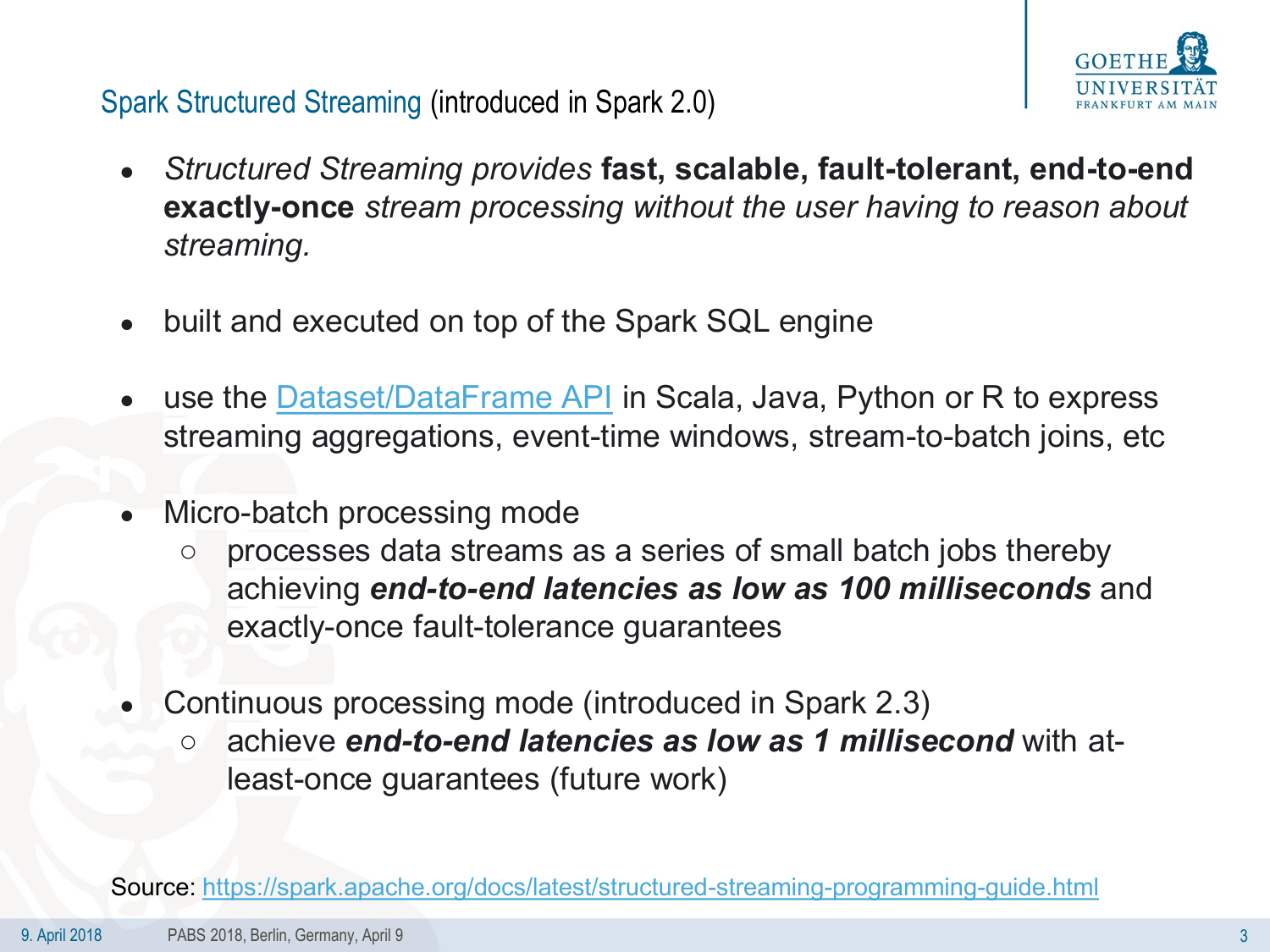

## Spark Structured Streaming (2)



"The key idea in Structured Streaming is to *treat a live data stream as a table* that is being continuously appended. [...] Every data item that is arriving on the stream is like a row being appended to the Input Table." [[https://spark.apache.org/docs/latest/structured-streaming](https://spark.apache.org/docs/latest/structured-streaming-programming-guide.html)programming-guide.html ]

"... at any time, the output of the application is equivalent to executing a batch job on a prefix of the data." [<https://databricks.com/blog/2016/07/28/structured-streaming-in-apache-spark.html> ].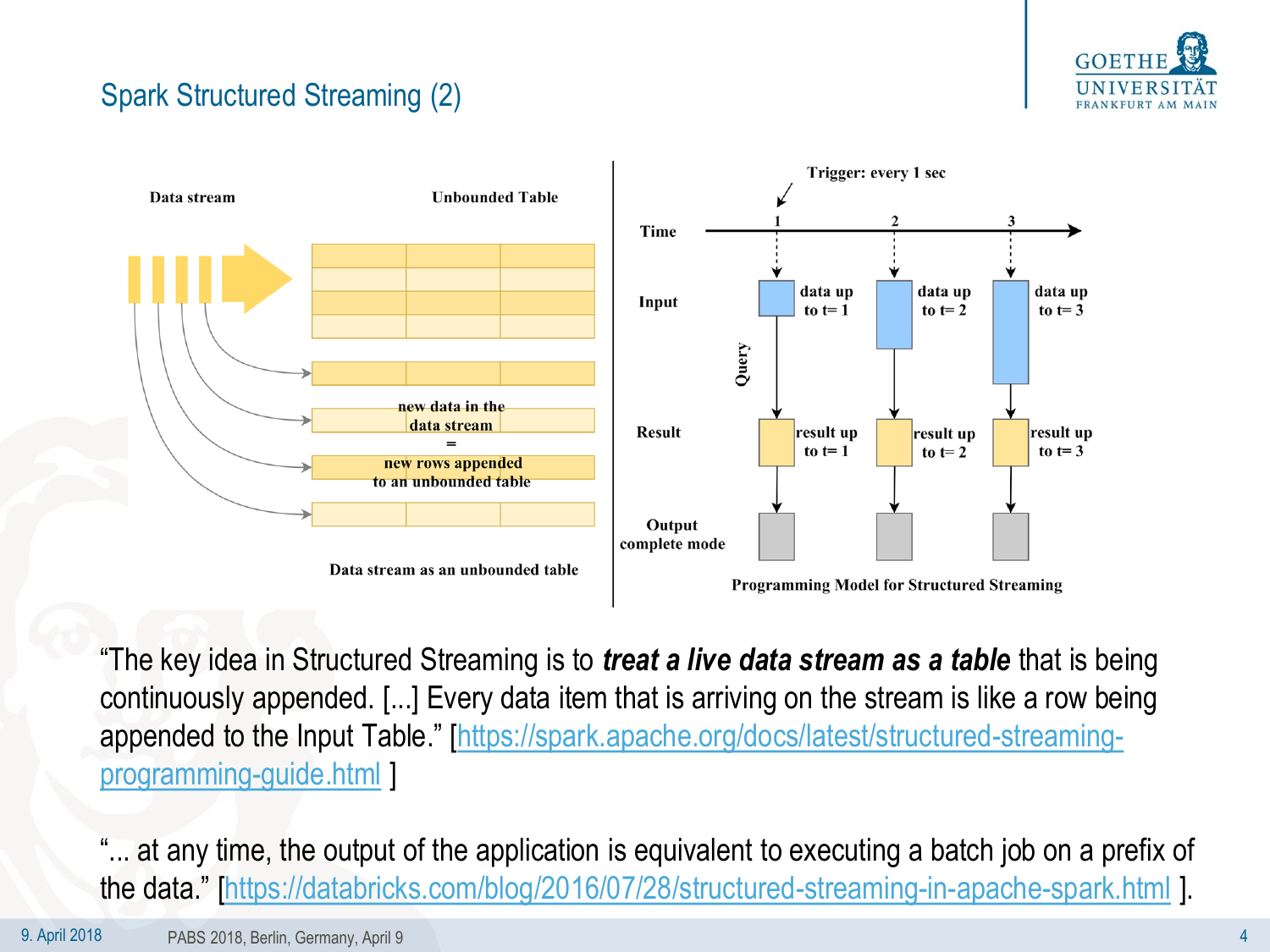

## Trigger Execution Metrics



| <b>Name</b>              | <b>Definition</b>                                                                             | <b>Description</b>                                                                                                                  |
|--------------------------|-----------------------------------------------------------------------------------------------|-------------------------------------------------------------------------------------------------------------------------------------|
| <b>Latency</b>           | triggerExecution - The amount of time taken to<br>perform various operations in milliseconds. | Describes the amount of time needed to perform the SQL<br>query operations during one trigger interval.                             |
| <b>InputRate-total</b>   | numRecords/inputTimeSec                                                                       | Describes how many rows were loaded per second between<br>the start of the last trigger and the start of the current trigger.       |
| ProcessingRate-total     | numRecords/processingTimeSec                                                                  | Describes how many rows were processed per second during<br>the start of the current trigger and the end of the current<br>trigger. |
| <b>InputTimeSec</b>      | currentTriggerStartTimestamp -<br>lastTrigger-<br>StartTimestamp                              | The period of time between the start of the current trigger<br>and the start of the last trigger.                                   |
| <b>ProcessingTimeSec</b> | currentTriggerEndTimestamp - currentTrigger-<br><b>StartTimestamp</b>                         | The period of time between the beginning and the end of a<br>trigger period.                                                        |
| <b>NumInputRows</b>      | <b>NumRecords</b>                                                                             | The number of rows in a batch.                                                                                                      |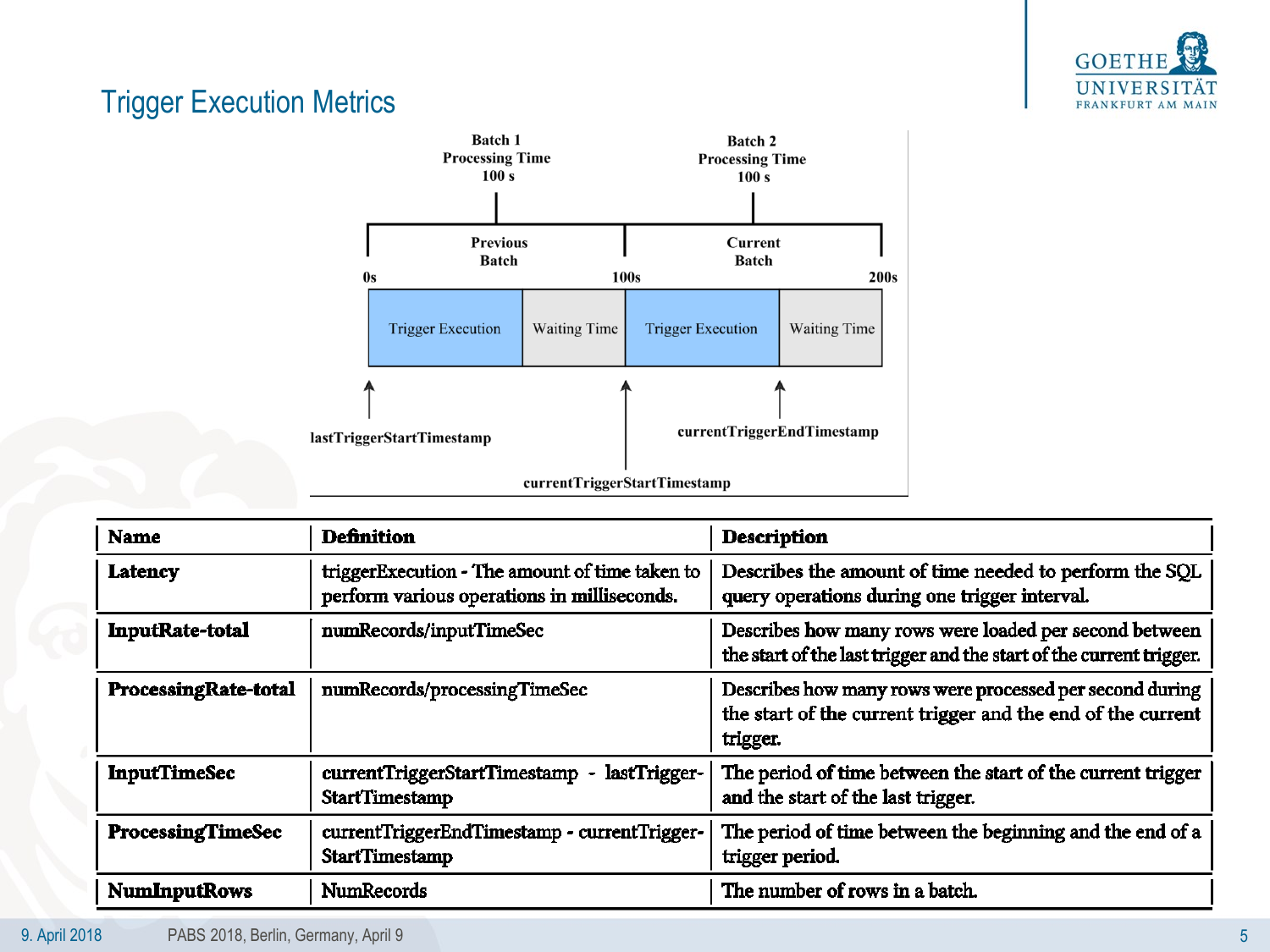

#### Structured Streaming Micro-Benchmark

- Popular streaming benchmarks such as HiBench, SparkBench and Yahoo Streaming **Benchmark** 
	- $\rightarrow$  do not stress test the streaming SQL capabilities of engines.
- Idea: use BigBench [1,2] as a base for new streaming SQL micro-benchmark
- Simplified 2 phase benchmark methodology
	- Phase 1: generate and prepare the data
	- $\circ$  Phase 2: execute the continuous workloads and validate the results

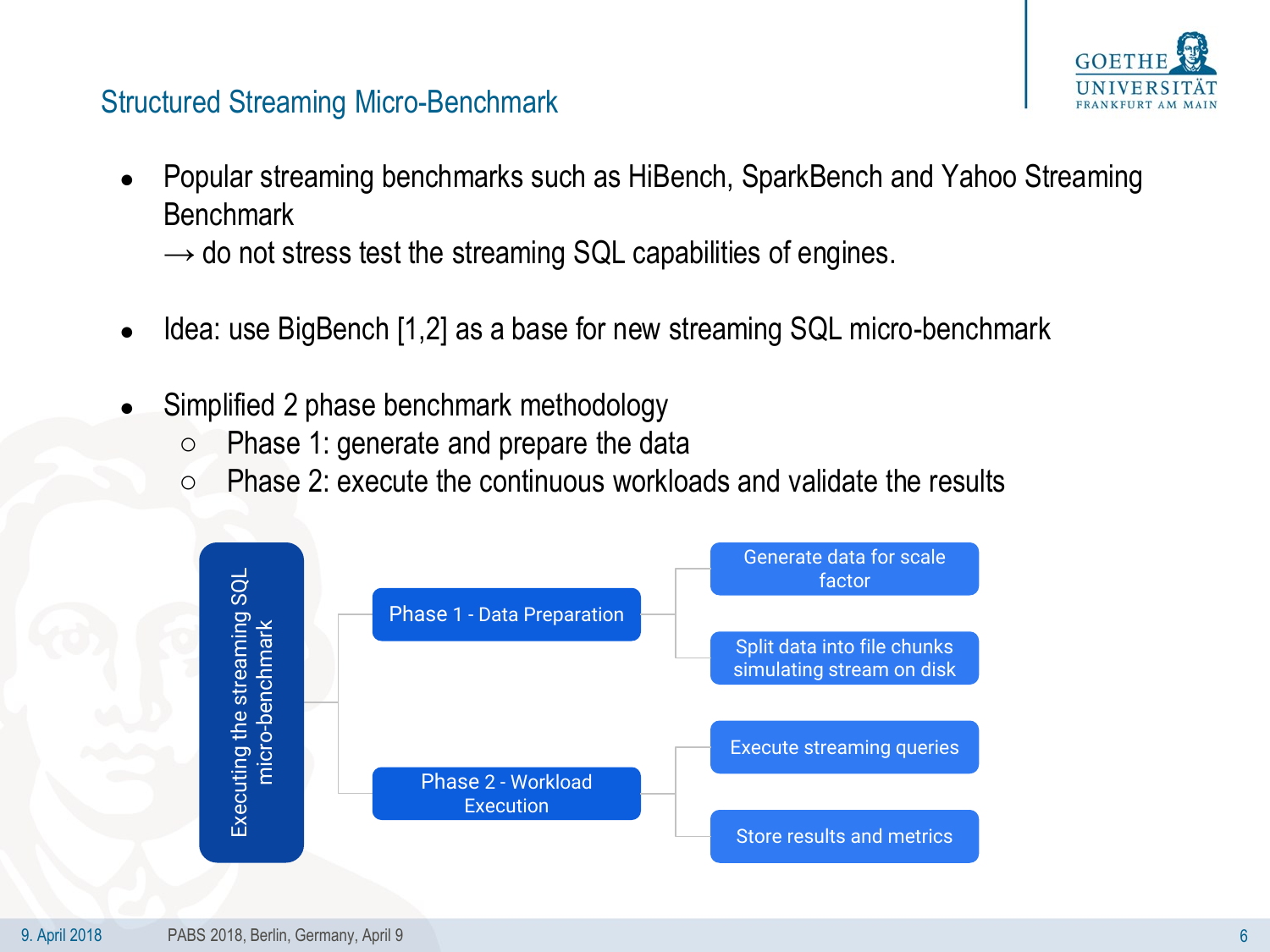

#### **Workloads**

- 5 queries were chosen for the evaluation
- 4 of them are from BigBench V2 and represent relevant streaming questions
	- $\circ$  Q05 : Find the 10 most browsed products in the last X seconds.
	- Q06 : Find the 5 most browsed products that were not purchased across all users (or only specific user) in the last X seconds.
	- $\circ$  Q16 : Find the top ten pages visited by all users (or specific user) in the last X seconds.
	- $\circ$  Q22 : Show the number of unique visitors in the X seconds.
- 1 new query performing simple monitoring operation:
	- $\circ$  Qmilk : Show the sold products (of a certain product or category) in the last X seconds.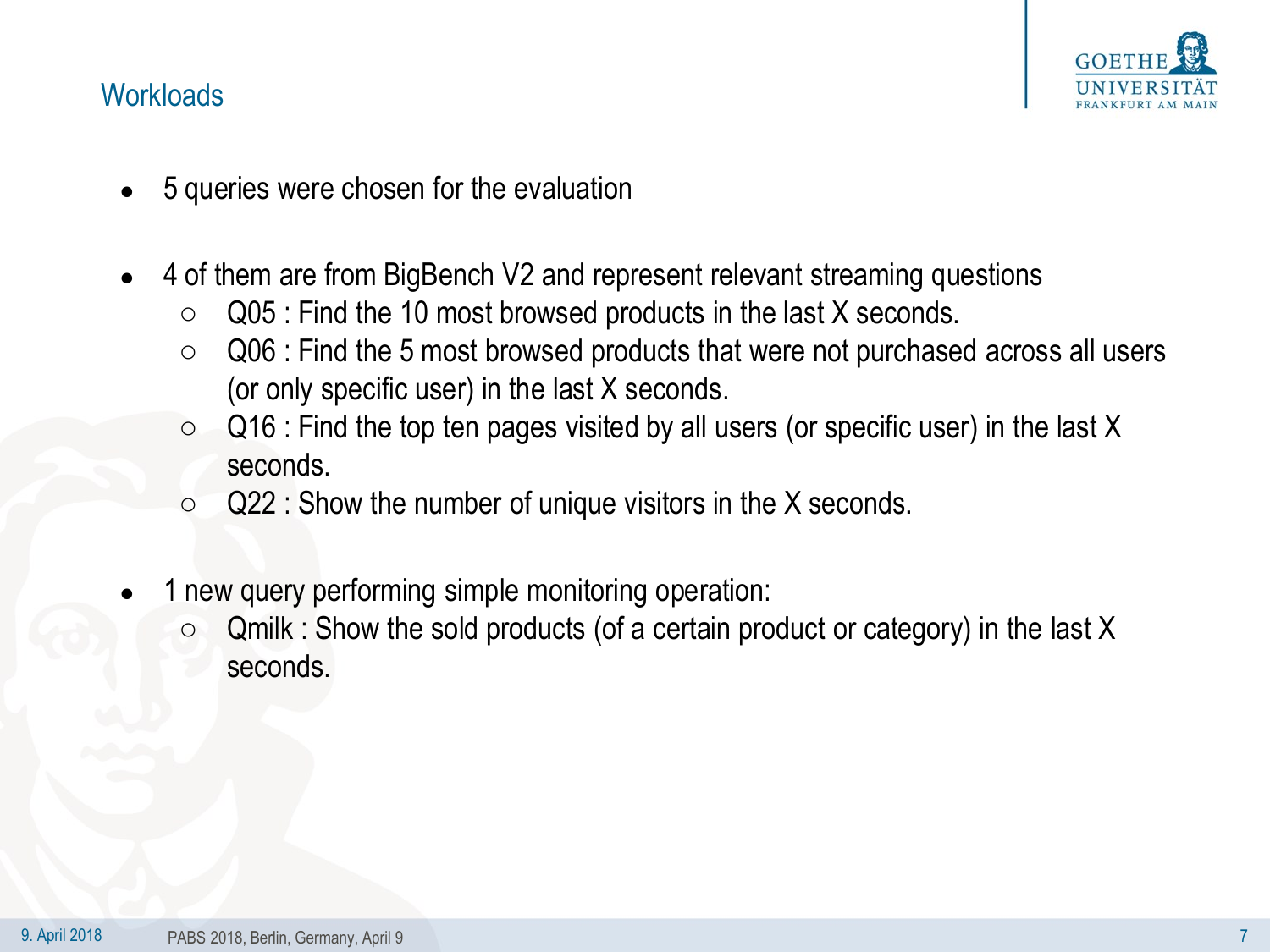

#### Implementation and Limitations

- Q05, Q16 and Qmilk were successfully implemented.
	- Spark code: <https://github.com/Taaffy/Structured-Streaming-Micro-Benchmark>

```
var web \log s 05 = web \log sDF
.groupBy ( "wl _ item_id" ).count( )
.orderBy ( "count" )
.select ( "wl _item_id" , "count" )
.where ("wl _ item _ id \Box IS \Box NOT \Box NULL")
                                                               var web_logs_16 = web_logsDF
                                                               .groupBy ( " wl_webpage_name " ) . count ( )
                                                               .orderBy ( "count " )
                                                               .select ( " wl_webpage_name " , " count " )
                                                               .where ( " wl_webpage_name ␣ IS ␣ NOT ␣ NULL " 
                                                                )
```

```
var web \; sales \; milk = web salesDF
.groupBy ("ws _ product _id") . count ()
.orderBy ( "ws _ product_ id")
.select ( "ws _ product _ id " , " count ")
.where ("ws_product_ID \_\ IS \_\ NOT \_\ NULL ")
```
- Q06 performs *join operations on two streaming datasets*, which was not supported
	- however, the latest version supports stream-stream joins [\(https://databricks.com/blog/2018/03/13/introducing-stream-stream-joins-in-apache](https://databricks.com/blog/2018/03/13/introducing-stream-stream-joins-in-apache-spark-2-3.html)spark-2-3.html )
- Q22 uses a *distinct operation*, *sorting operation* (Order By) and *Limit* keyword, which were not supported at the time of implementation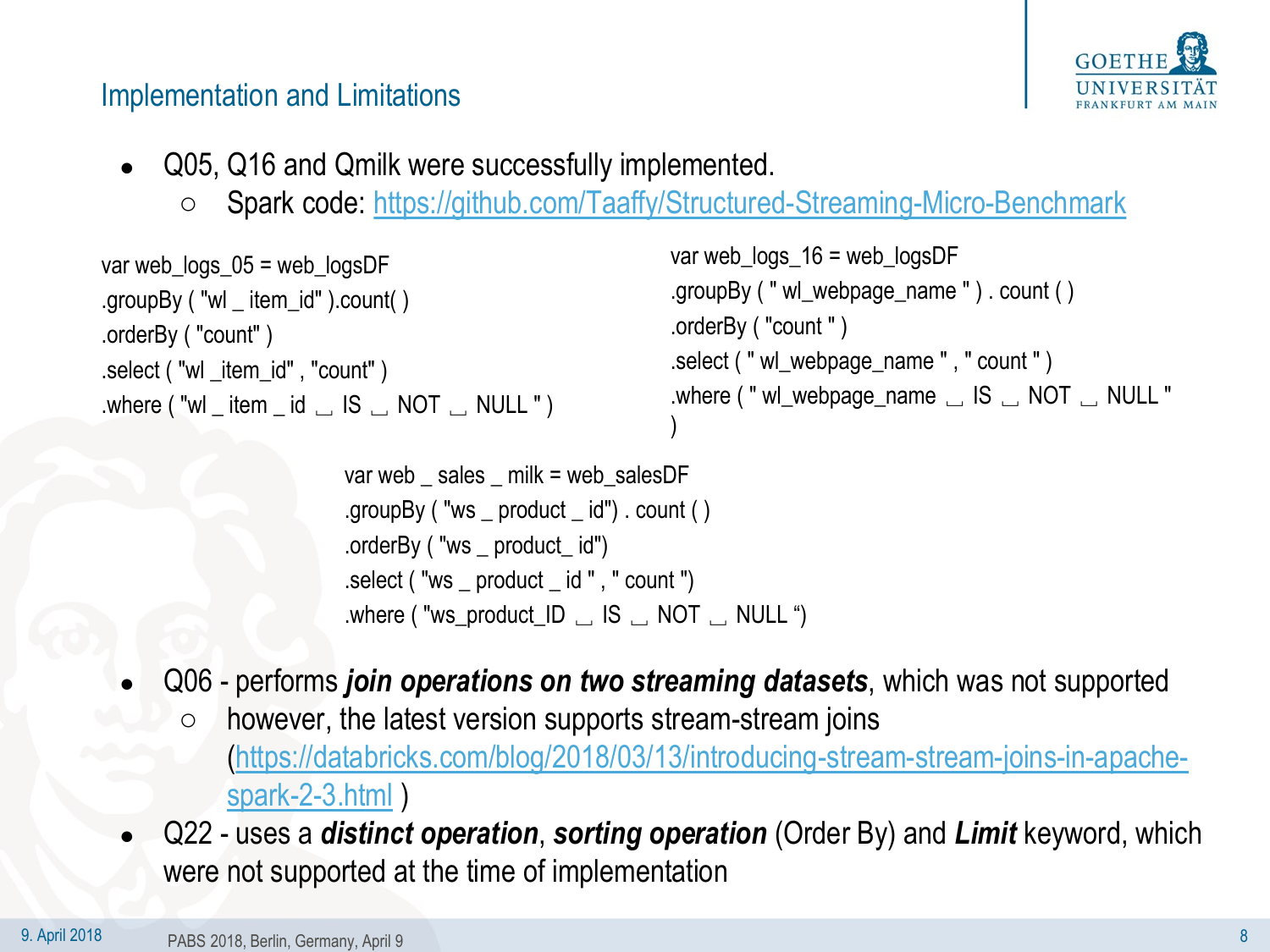

## Benchmarking Setup

- Hardware Setup:
	- Intel Core i5 CPU 760 @3.47GHz x 4
	- 8 GB RAM & 1 TB Hard Disk
- **Software** 
	- Ubuntu 16.04 LTS OS
	- Java Version 1.8.0\_131 & Scala Version 2.11.2
	- Apache Spark 2.3 Standalone with Default parameters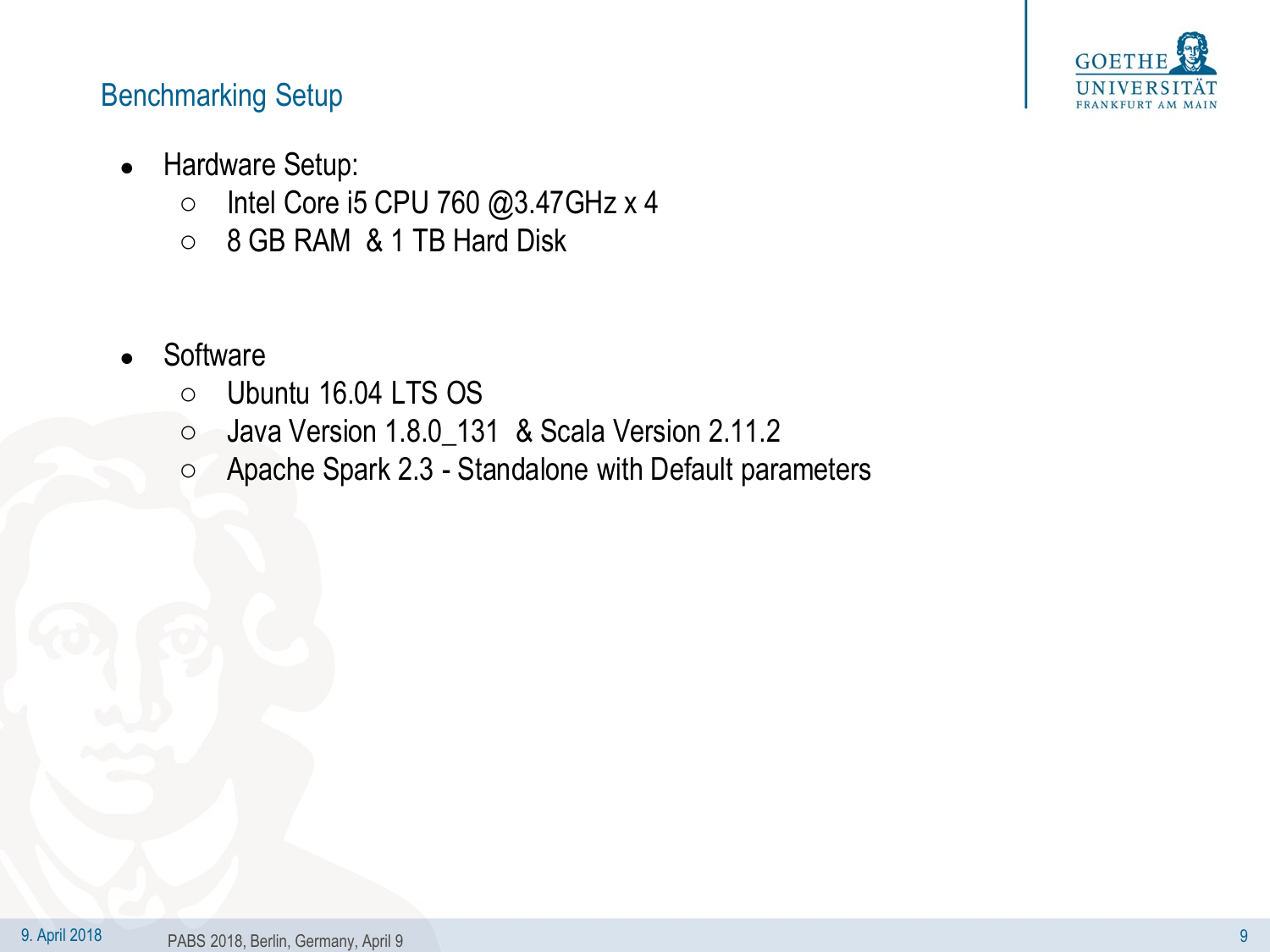#### Data Preparation and Execution



- Generate data with the BigBench V2 data generator for scale factor 1
	- *web logs* consisting of *web clicks in JSON format* (around 20GB)
	- *web sales* structured data (around 10MB)
- **Web logs** with variable file sizes ranging from 50MB to 2 GB were created.
- For every file size, 10 files were created with subsequent timestamps to simulate a stream of 10 data files.
- Q05 and Q16 were tested with varied *web logs* files.
- Qmilk was tested 10MB *web sales* file copied 10 times to ensure 10 files could be streamed successfully.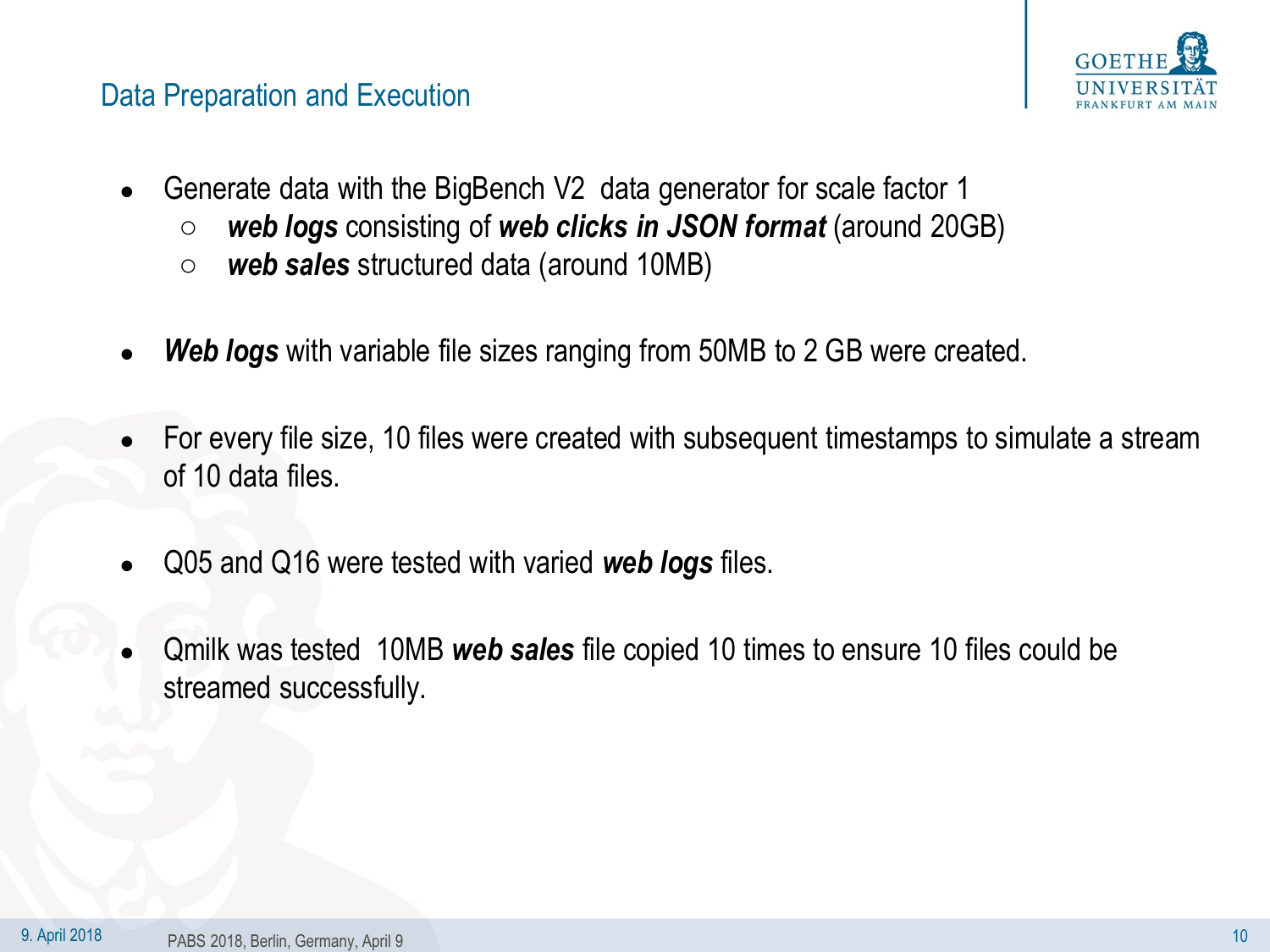

## Performed Experiments

• Query and File Size Combinations (total of 31 combinations)

| <b>Query/File Size</b> | $10 \text{ MB}^*$ | <b>50 MB</b>              | <b>500 MB</b>             | $1$ GB                    | 1.5 <sub>GB</sub>         | $2$ GB                    |
|------------------------|-------------------|---------------------------|---------------------------|---------------------------|---------------------------|---------------------------|
| Q05                    |                   | $\boldsymbol{\mathrm{X}}$ | $\boldsymbol{\mathrm{X}}$ | $\boldsymbol{\mathrm{X}}$ | $\boldsymbol{\mathrm{X}}$ | $\pmb{\mathbf{X}}$        |
| Q <sub>16</sub>        |                   | $\boldsymbol{\mathrm{X}}$ | $\boldsymbol{\mathrm{X}}$ | $\boldsymbol{\mathrm{X}}$ | $\boldsymbol{\mathrm{X}}$ | $\boldsymbol{\mathrm{X}}$ |
| <b>Qmilk</b>           | x (web<br>sales)  | $\boldsymbol{\mathrm{X}}$ | $\boldsymbol{\mathrm{X}}$ | $\boldsymbol{\mathrm{X}}$ | $\boldsymbol{\mathrm{X}}$ | $\boldsymbol{\mathrm{X}}$ |
| Q05   Q16              |                   | $\boldsymbol{\mathrm{X}}$ | $\boldsymbol{\mathrm{X}}$ | $\boldsymbol{\mathrm{X}}$ | $\boldsymbol{\mathrm{X}}$ | $\boldsymbol{\mathrm{x}}$ |
| Q05   Qmilk            |                   | $\boldsymbol{\mathrm{X}}$ | $\boldsymbol{\mathrm{X}}$ | $\boldsymbol{\mathrm{X}}$ | $\boldsymbol{\mathrm{X}}$ | $\pmb{\mathbf{X}}$        |
| Q16   Qmilk            |                   | $\boldsymbol{\mathrm{X}}$ | $\boldsymbol{\mathrm{X}}$ | $\boldsymbol{\mathrm{X}}$ | $\boldsymbol{\mathrm{X}}$ | $\boldsymbol{\mathrm{X}}$ |
| Q05   Q16   Qmilk      |                   | $\boldsymbol{\mathrm{X}}$ | $\boldsymbol{\mathrm{X}}$ | $\boldsymbol{\mathrm{X}}$ | $\boldsymbol{\mathrm{X}}$ | $\boldsymbol{\mathrm{X}}$ |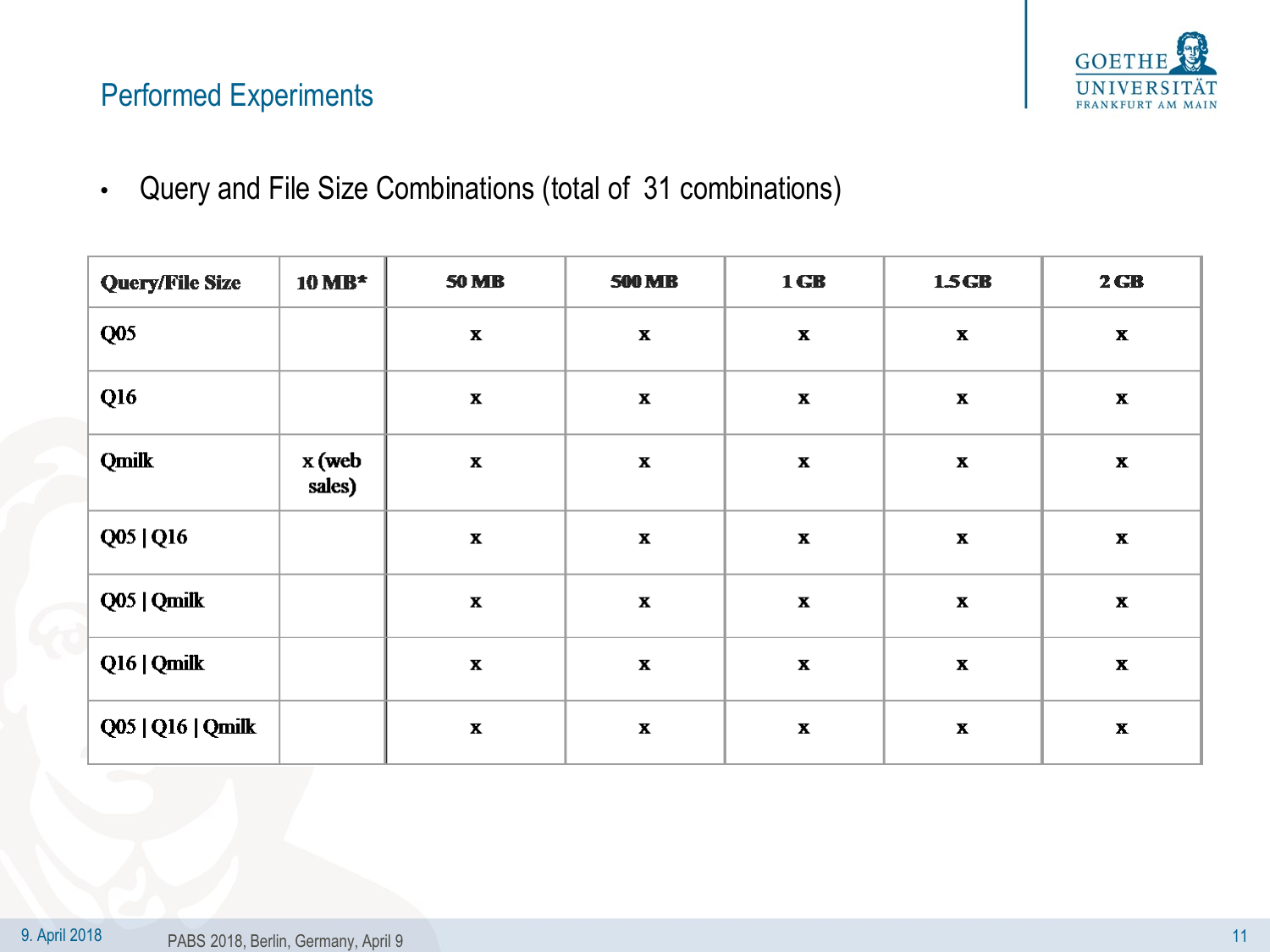

## Exploratory Analysis

● Warmup run for all experimental executions taken into account. (excluded from measures)



After the second execution the average query latency becomes constant in all 3 cases.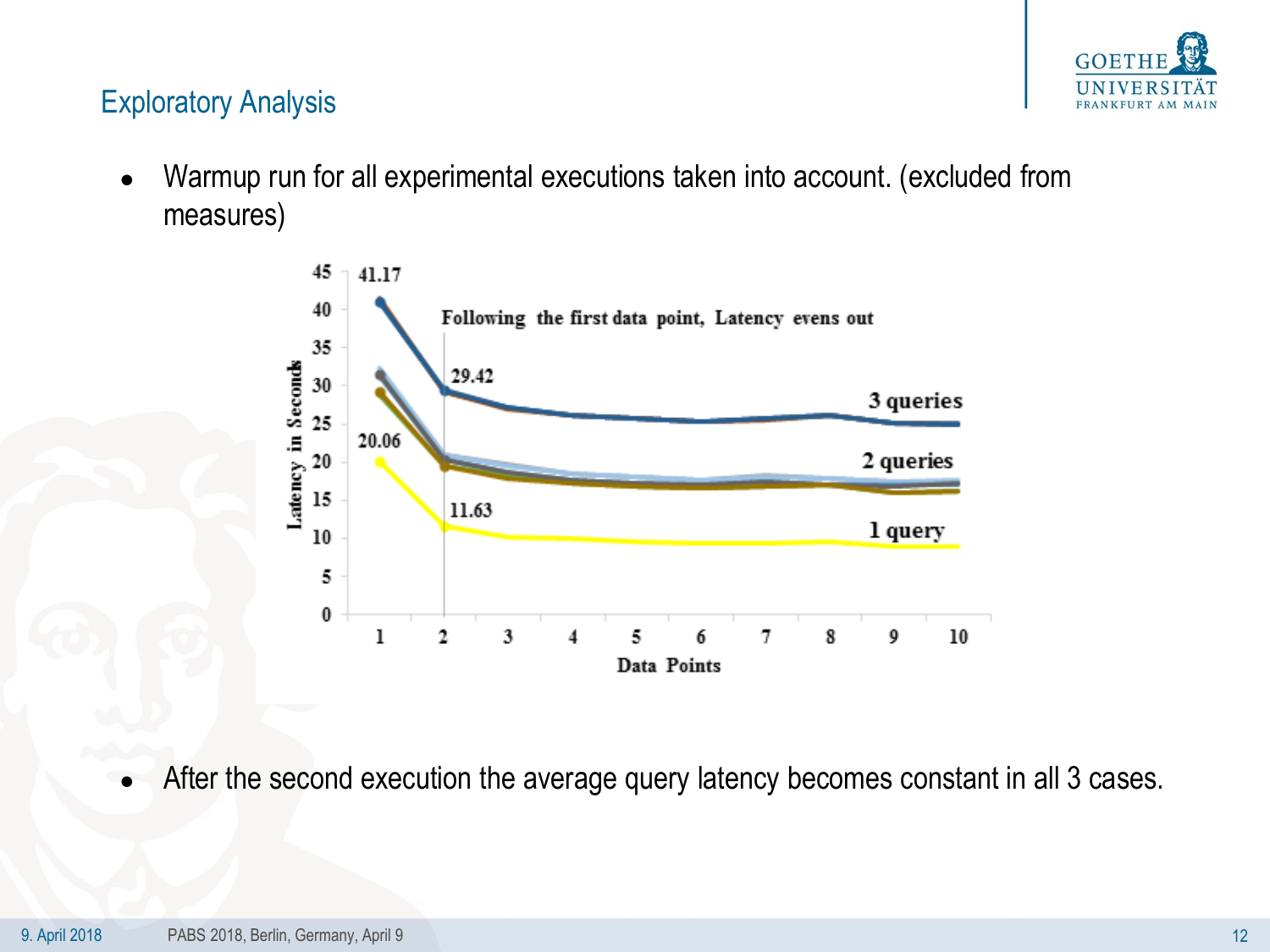

## Average Processing Times

- 3 groups of queries:
	- single executions Q05 and Q16
	- $\circ$  parallel pair executions Q05, Q16 and Qmilk
	- $\circ$  triple parallel executions Q05, Q16 and Qmilk



In general, it can be said that the more queries are run in parallel and the larger the file sizes used, *the longer these take*, to be completed and *the more resource intensive they are*.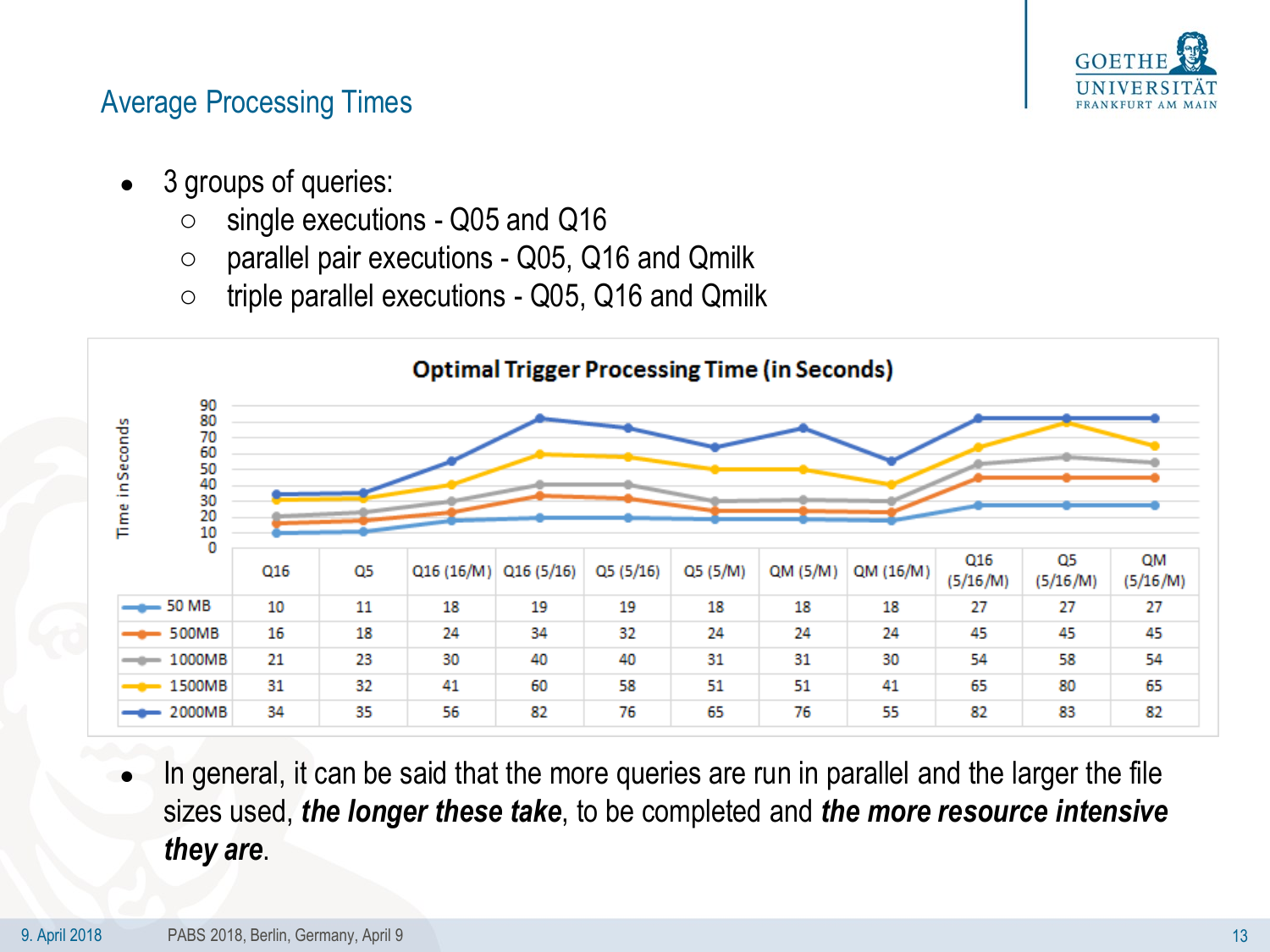# GOE<sup>'</sup>

### Other Observations

- Average Latency increased by more than 200% between the 50MB and 2 GB file sizes.
- Comparing **single query latency** to triple query latency, it increased 2 to 3-fold.
- CPU utilization was the *highest* at the 50MB level and *decreased every time* the file size was increased.
- The JAVA heap size *increased for larger file sizes*, making the memory size to be the limiting factor when using larger files.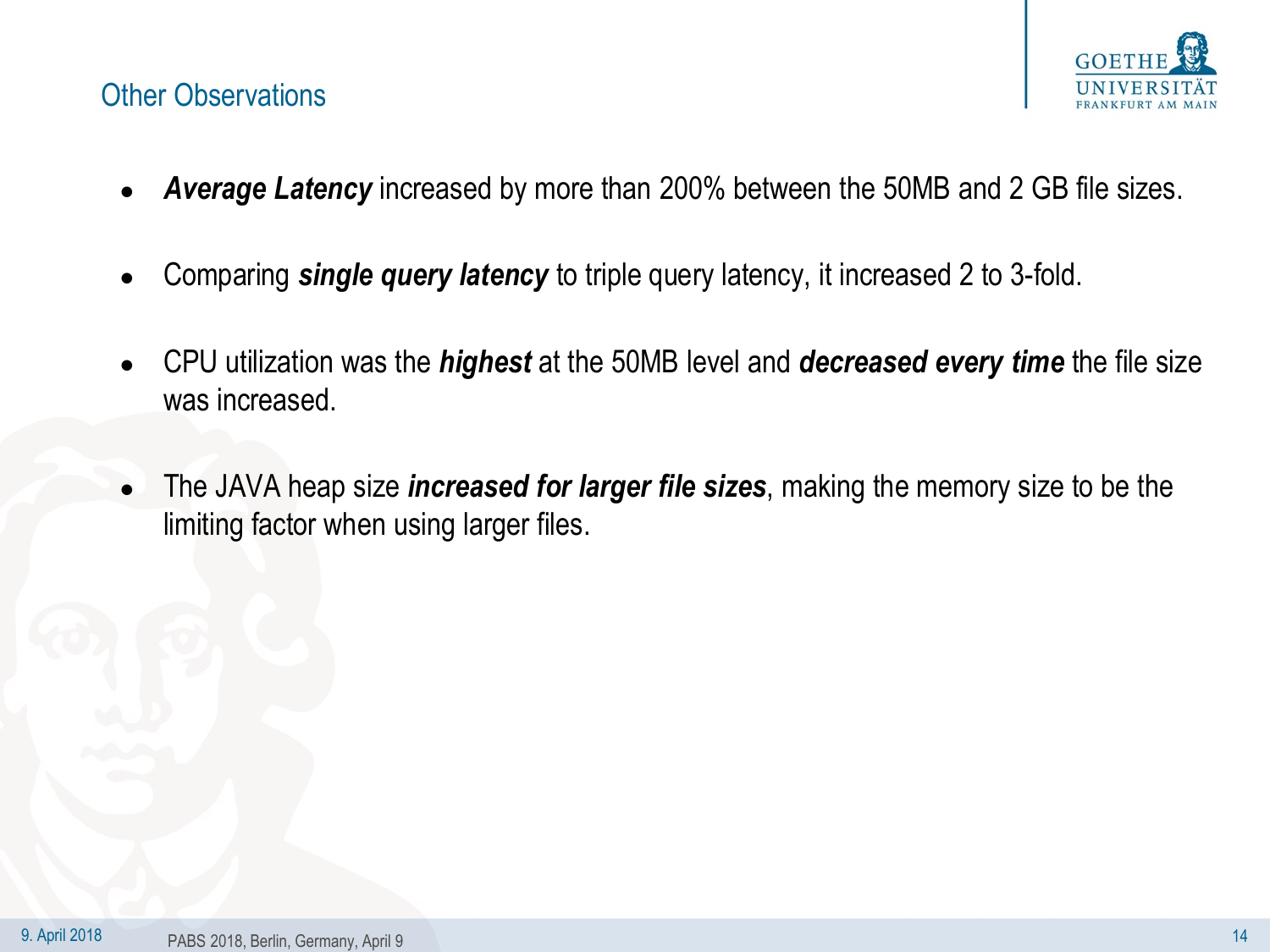

### Experimental Limitations

- **File Creation Date Issue** 
	- $\circ$  It appeared that when all the streaming files were copied to the streaming directory and had the same file creation or modification date, Spark considered these to be the same file even if the files had different names (web-logs1, web-logs2, etc.).
- Files larger than 2GB and with more than 10 file streams should be investigated in future research for potential bottlenecks and peak performance.
- Spark in Cluster mode should be tested and evaluated with the end-to-end BigBench execution.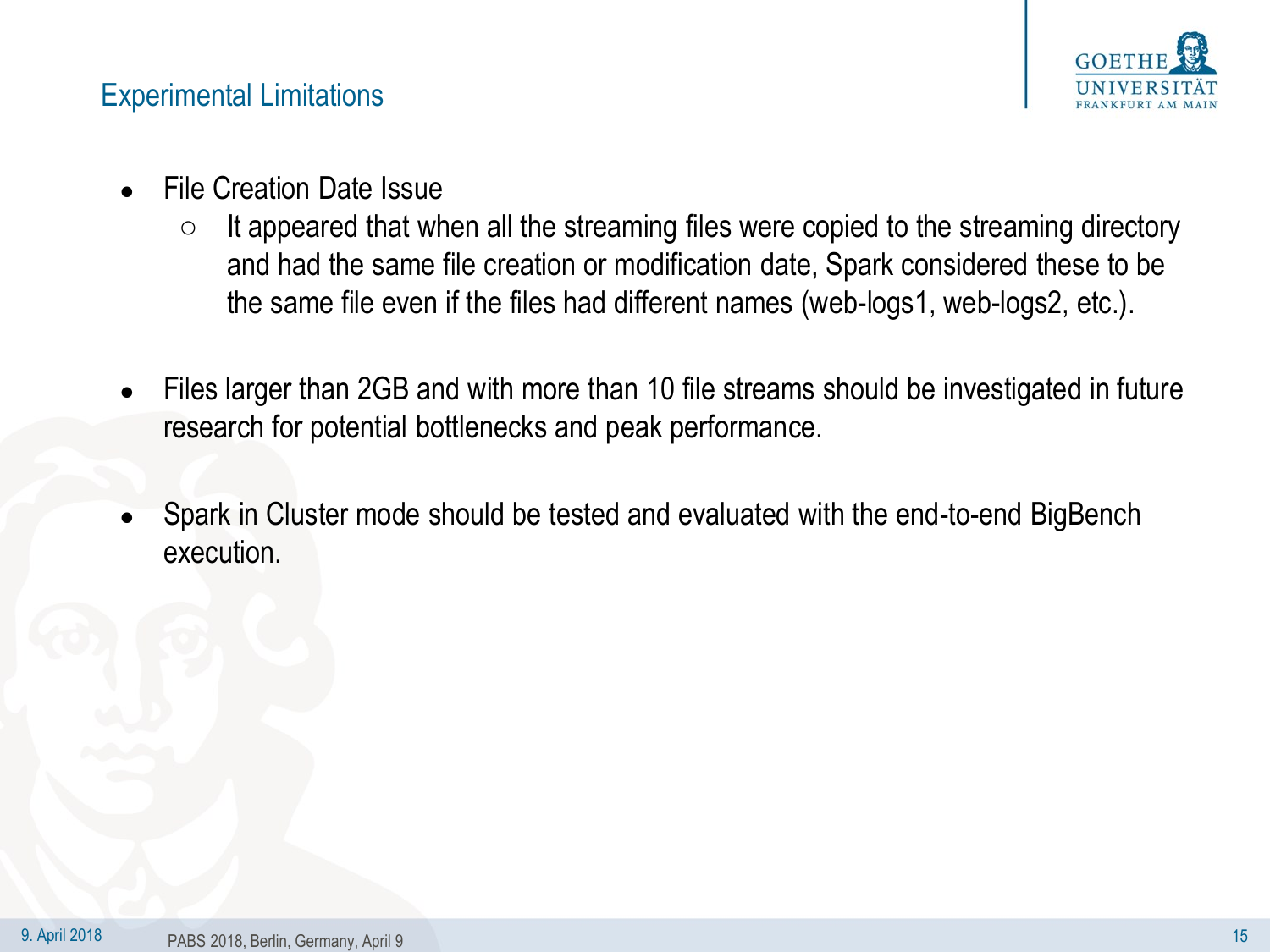

#### Lessons Learned

- **Pros** 
	- Simple programing model and streaming API
	- Several built-in metrics
	- Several extraction and sink options for metrics
	- Possible to run queries in parallel
- **Cons** 
	- Undocumented trigger process
	- Query limitations due to streaming API (Syntax)
	- Complicated metric extraction process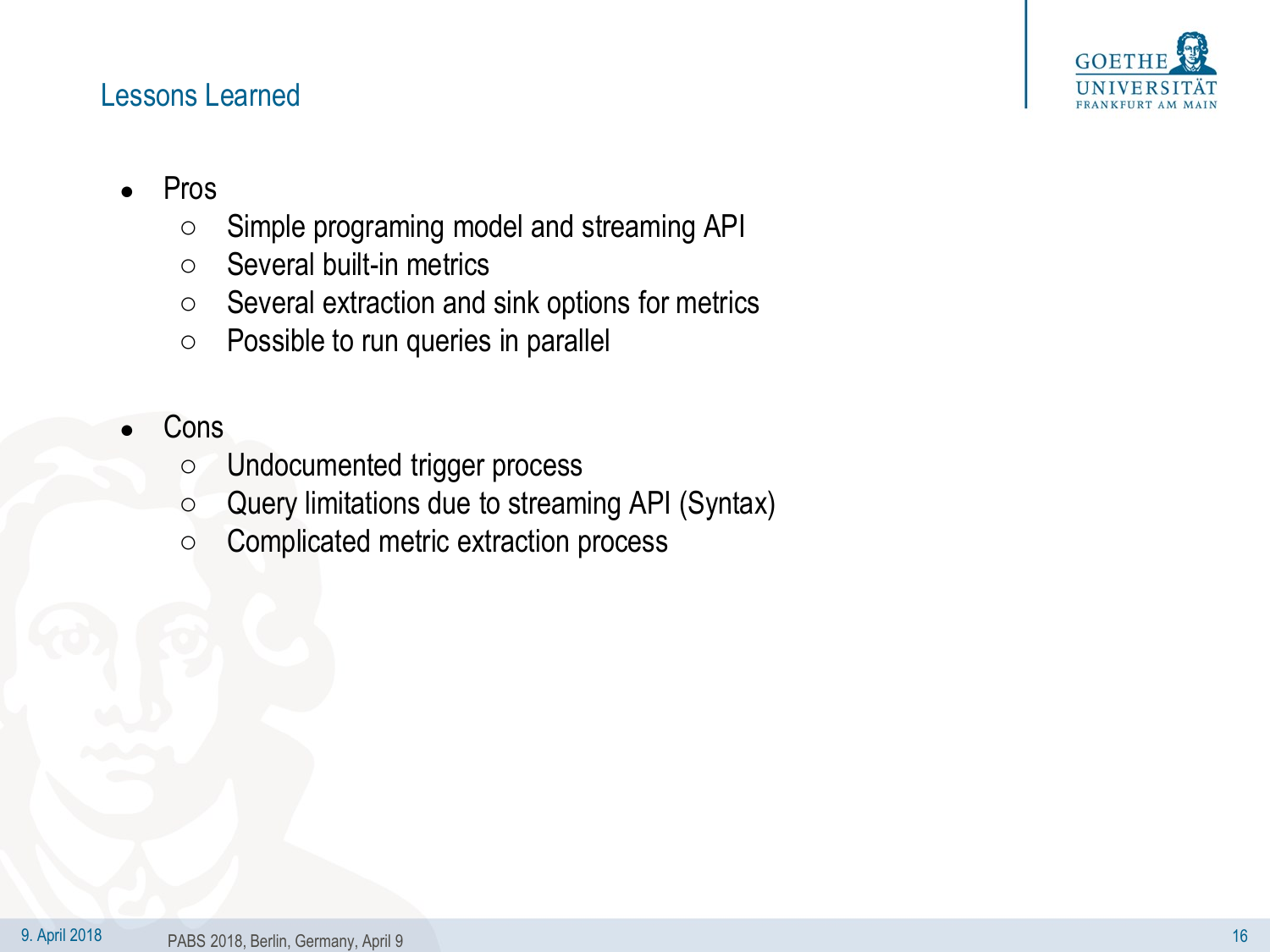

### Future Work

- Extend the benchmark with more queries and implementations on other engines (Flink, Samza, etc.).
- Build automated benchmark kit with all executable components (as part of ABench).
- Perform experiments with larger file sizes on multi-node Spark cluster.

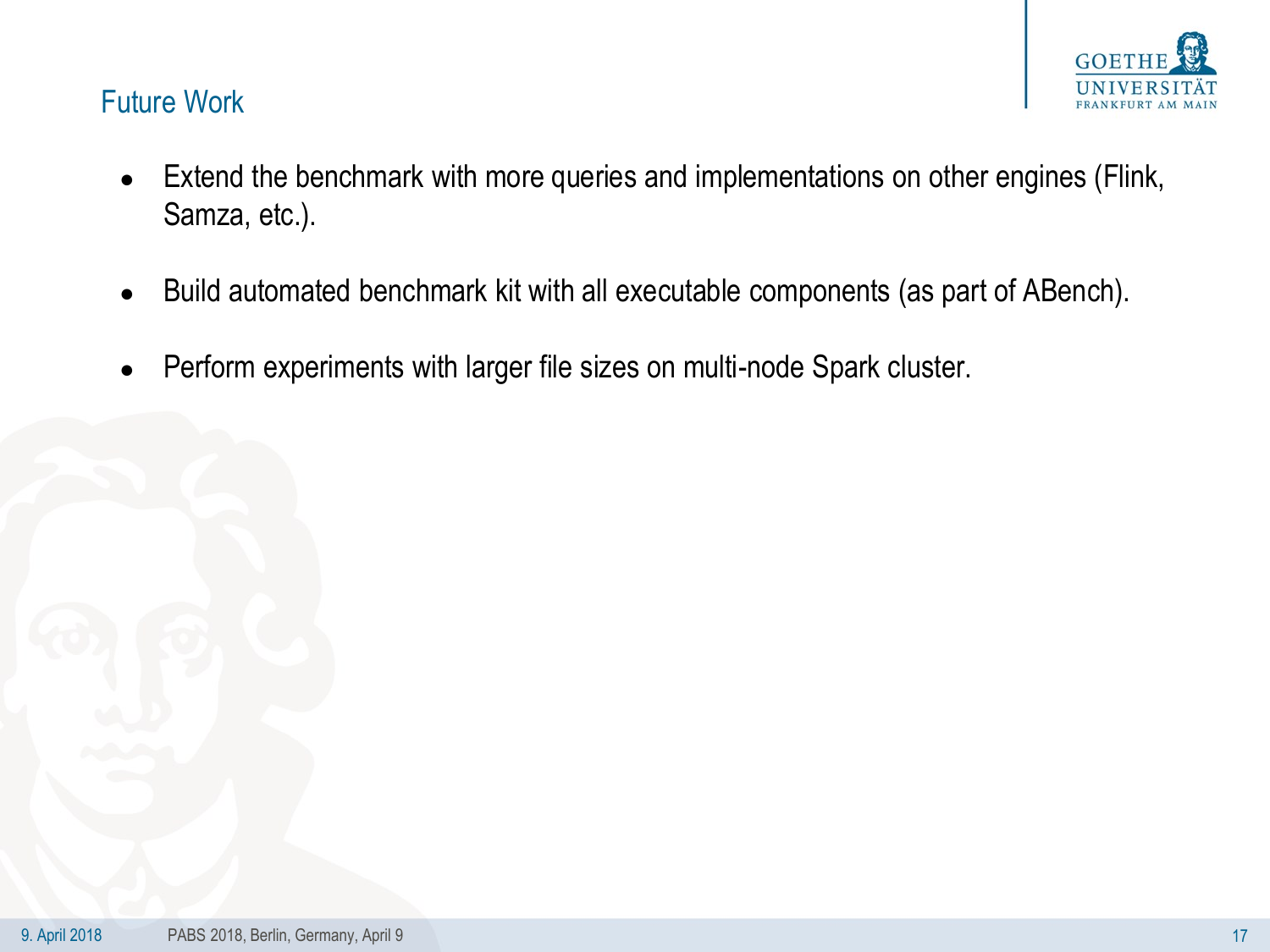

## Thank you for your attention!

9. April 2018